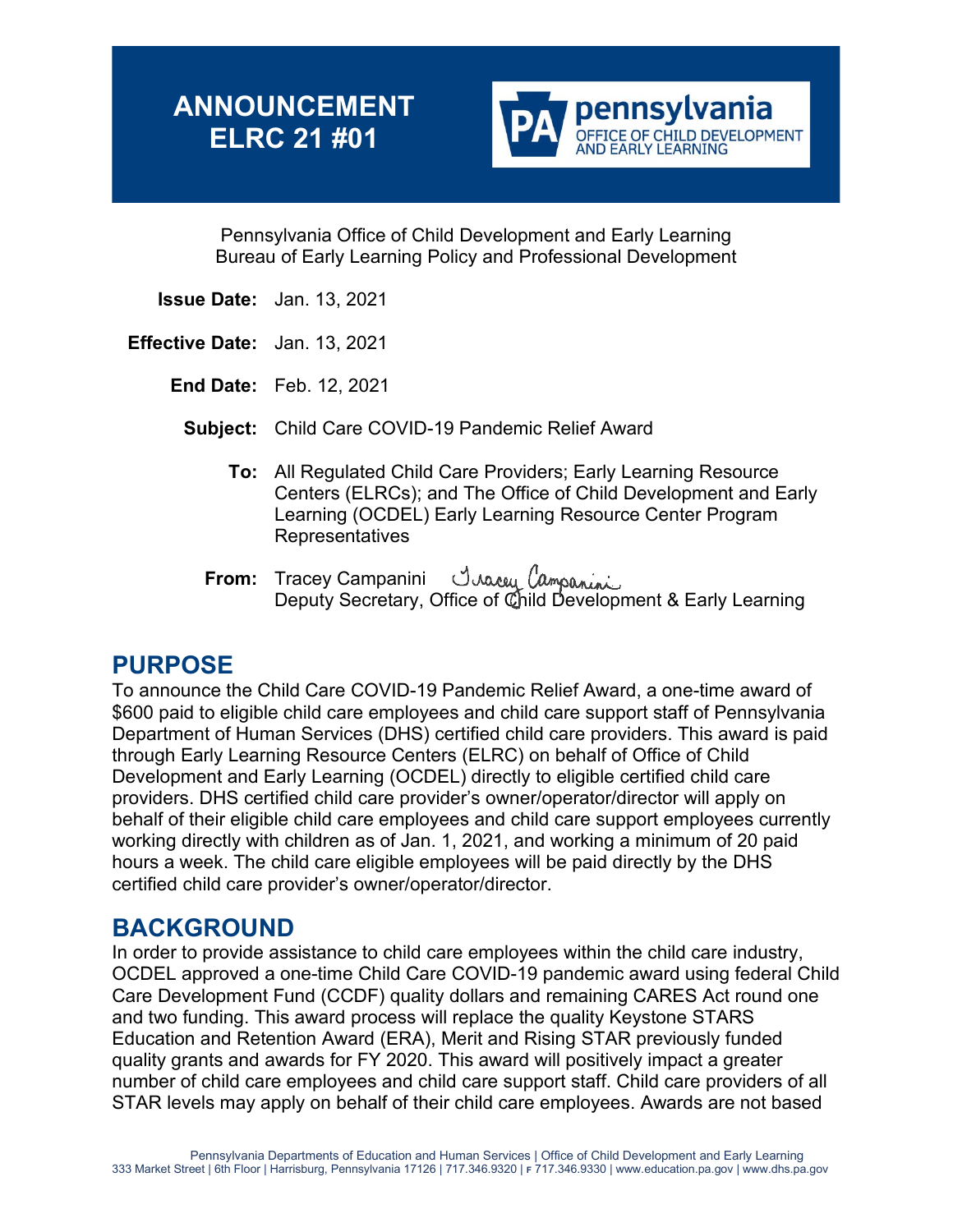on the provider's STAR level. The Child Care COVID-19 Pandemic Relief Award will provide \$600 to approximately 33,000 child care employees and child care support staff across the commonwealth. Past quality grants and awards benefited a much smaller complement of child care employees. For example, the ERA annually only provided payments to approximately 9,000 child care employees. All awarded funds are contingent upon the availability of state and federal funds.

## **DISCUSSION**

### **Child Care COVID-19 Pandemic Relief Award Eligibility Requirements:**

Requirements of past quality grants such as the ERA minimum 10 percent participation with subsidized and early intervention children do not apply to this award. Providers of all STAT levels may apply on behalf of their child care employees and child care support employees.

To be eligible for the Child Care COVID-19 Pandemic Relief Award, a DHS certified child care employee or child care support staff must meet the following requirements:

- Currently working at the provider as of Jan. 1, 2021.
- Earn less than a gross salary of \$70,000 annually.
- Work a minimum of 20 hours a week at a DHS certified child care provider.
	- $\circ$  Holidays, vacation, sick and other approved time off does not factor into this eligibility requirement.
- Pre-K Counts (PKC) and Head Start State Supplemental Assistance Program (HSSAP) DHS child care employees and child care support staff are also eligible if they work directly with children in a DHS certified child care at least 20 hours a week.
	- o These employees must work outside of the PKC and HSSAP program hours and meet all other eligibility criteria as noted in the above first three bullets.
	- o PKC and HSSAP DHS child care employees and child care support employees are also eligible if they work directly with children in a blended classroom with both PKC and HSSAP funded children, Child Care Works (CCW) and/or private pay child care children.

Examples of child care employees may include but are not limited to the following:

- **Child Care Center:** Director, Group Supervisor, Assistant Group Supervisor, Aide
- **Group Child Care Home:** Primary Staff and Secondary Staff
- **Family Child Care Home:** Owner/Operator and Staff Person

#### **Ineligible:**

The following scenarios will deem the DHS certified child care employee or child care support employee ineligible:

• DHS certified child care employees and child care support employees who are currently laid off or did not return after being laid off from work during the COVID-19 Pandemic.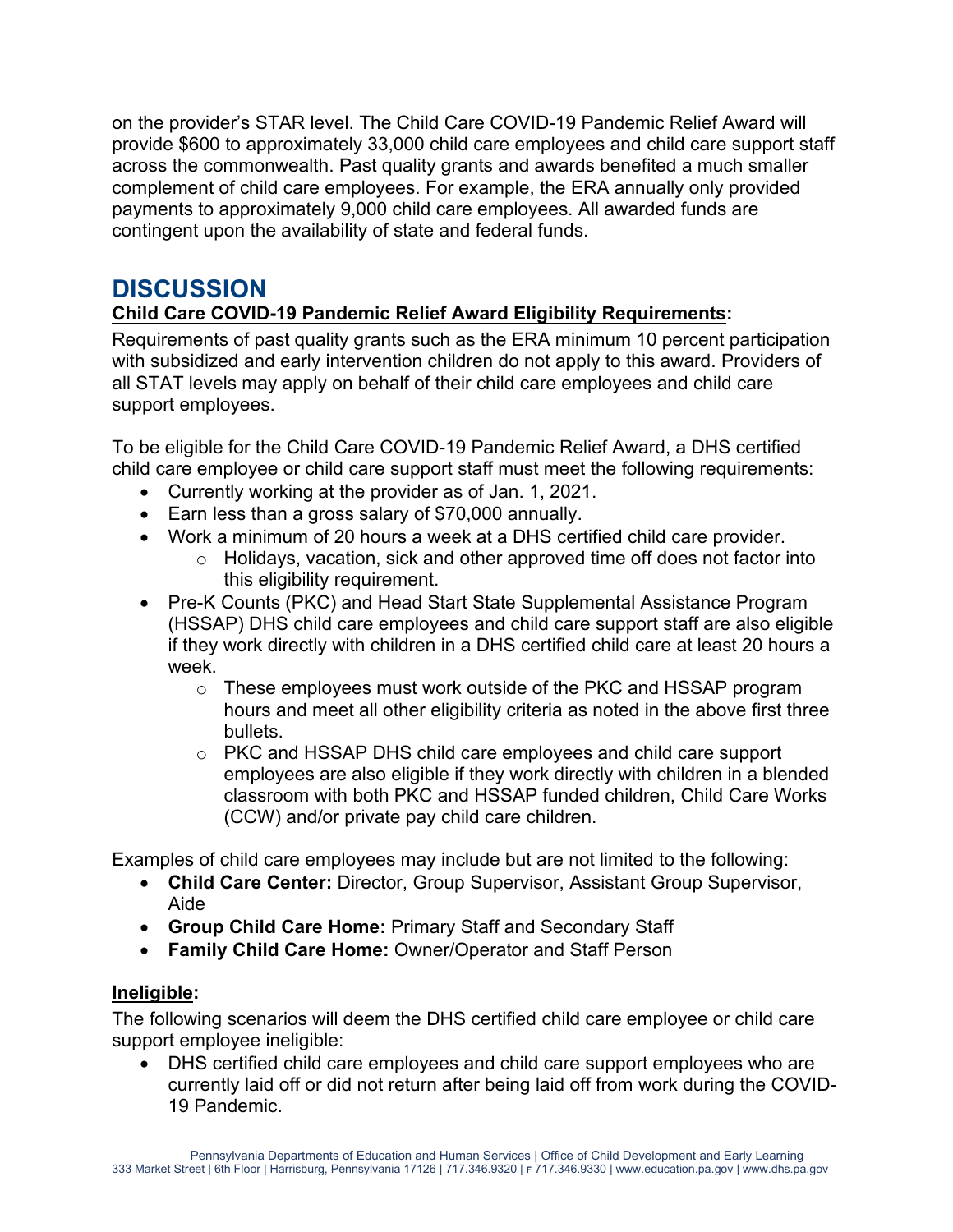- DHS certified child care employees or child care support employees working less than 20 hours a week at the DHS certified child care provider.
- Volunteers.
- Household member (unless household member is a paid employee working 20 hours a week in a DHS regulated child care).
- Pre-K Counts and HSSAP employees not working directly with children in a DHS certified child care setting at least 20 hours a week.
- Employees working in a business role where no direct contact with families or children take place.
- Employees who earn more than a gross salary of \$70,000 annually.
- Relative child care providers.
- Outside vendors serving as support staff.
- Staff working virtually.

#### **Child Care COVID-19 Pandemic Relief Award Criteria:**

- The award amount is the same for any eligible DHS certified child care employee or child care support employee, regardless of their role in the organization as detailed above: \$600
- The award is paid directly from the local ELRC to the eligible DHS certified child care provider's owner/operator/director for each eligible DHS certified child care employee or child care support employee submitted on the application.
- The DHS certified child care provider's owner/operator/director pays the award to the eligible DHS certified child care employee or child care support employee directly after taxes and deductions that would apply to regular wages.
- Only one award is allowed per eligible certified child care employee or child care support employee; regardless of employment at multiple locations or with multiple employers.
- The award is on a first-come, first-served basis.
- All awarded funds are contingent upon the availability of state and federal funds.

#### **Child Care COVID-19 Pandemic Relief Award Application: Do not submit applications through Provider Self Service**.

The DHS certified child care provider's owner/operator/director who has the authority to certify the application will submit, either by mail or email, the Child Care COVID-19 Pandemic Relief application to their local ELRC. This application is submitted on behalf of all their eligible DHS certified child care employees or child care support employees within each location. Applications are processed by the local ELRC and the payments sent directly to the DHS certified child care provider's owner/operator/director who applied. The DHS certified child care provider's owner/operator/director is then responsible for giving each DHS certified child care employee or child care support employee the **one-time payment** of \$600, minus the taxes and deductions that would apply to regular wages. Funds must be processed through payroll and are subject to applicable taxes.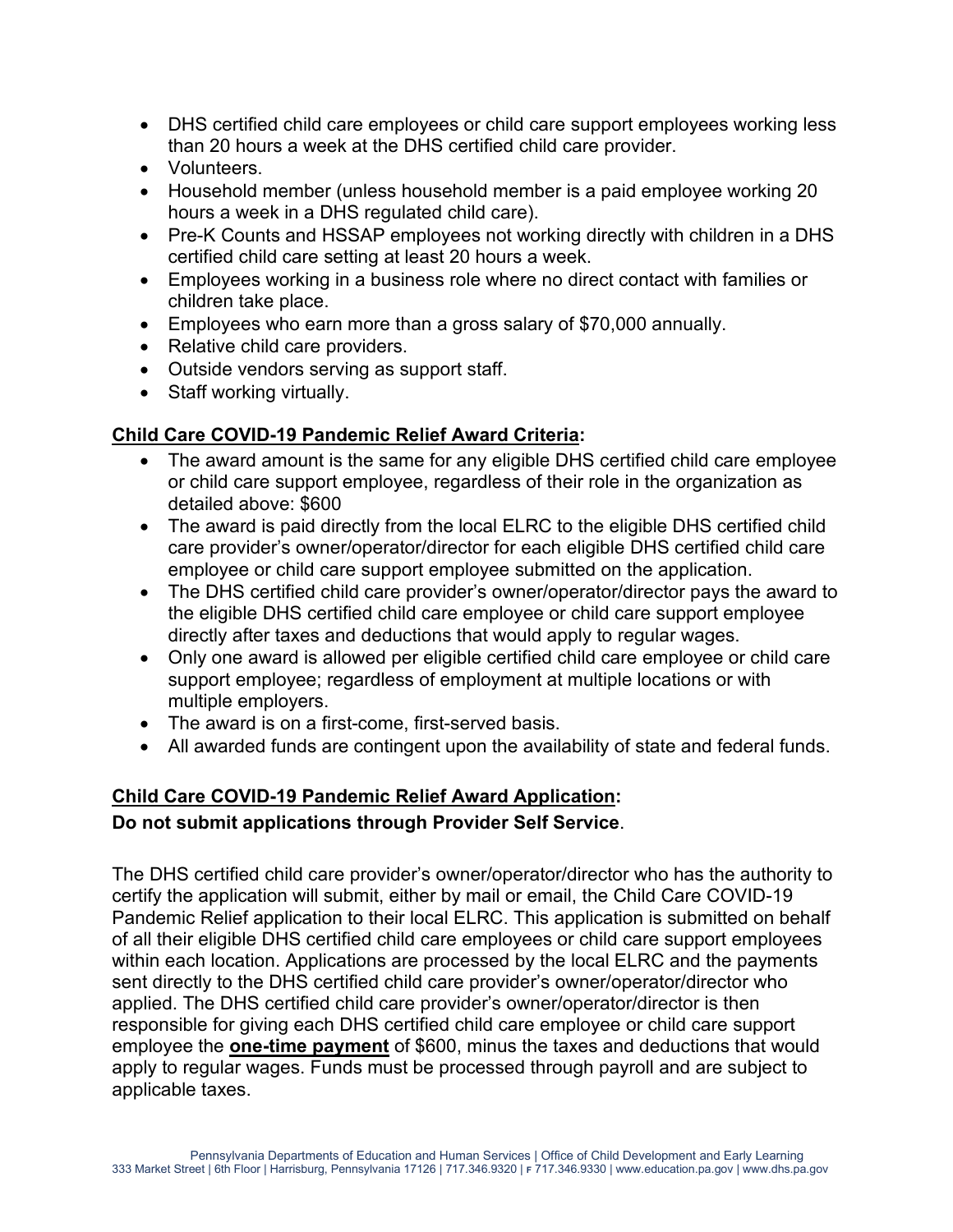DHS certified child care provider's owner/operator/director will **not** submit pay stubs to the ELRC with the application but must keep such documentation for potential review by ELRCs and state/federal agents who may need to review for auditing or monitoring purposes. DHS certified child care provider's owner/operator/director must maintain all award related documents for seven (7) years.

#### **Child Care COVID-19 Pandemic Relief Award Application Dates:**

- The DHS certified child care provider's owner/operator/director can begin to apply on behalf of all their eligible DHS certified child care employees or child care support employees for this award on **Jan. 13, 2021.**
- All applications must be postmarked, if not sent electronically, by **Feb. 12, 2021,** to the ELRC.
- This award will be **issued on a first-come, first-served basis.**

#### **Funding will be distributed regionally and is limited, so applicants are encouraged to apply sooner rather than later.**

#### **Child Care COVID-19 Pandemic Relief Award Approval:**

- All applications must be completed in their entirety when sending to the local ELRC.
- Any incomplete applications will be returned to the DHS certified child care provider's owner/operator/director for corrections and must be returned to the ELRC by Feb. 12, 2021.
- The local ELRC will **not** complete any portions of the application for the DHS certified child care provider's owner/operator/director, but can provide technical assistance, if needed.

#### **Monitoring of the Child Care COVID-19 Pandemic Relief Award Expenses and Payments:**

- There will be a sampled monitoring of DHS certified child care provider's owner/operator/director by the ELRC to ensure proper issuance of the payments to child care employees or child care support employees.
- The spending of the award by the awarded child care employee or child care support employees will not be monitored or documented by the ELRC or the DHS certified child care provider's owner/operator/director.
- Each recipient must follow their local, state and federal tax obligations when filing their taxes.

#### **Child Care COVID-19 Pandemic Relief Award Dates for Payments:**

- The ELRC must issue the awards to the qualifying DHS certified child care provider's owner/operator/director by March 31, 2021.
- Awards must be paid by the DHS certified child care provider's owner/operator/director to their eligible DHS certified child care employees or child care support employees by May 31, 2021.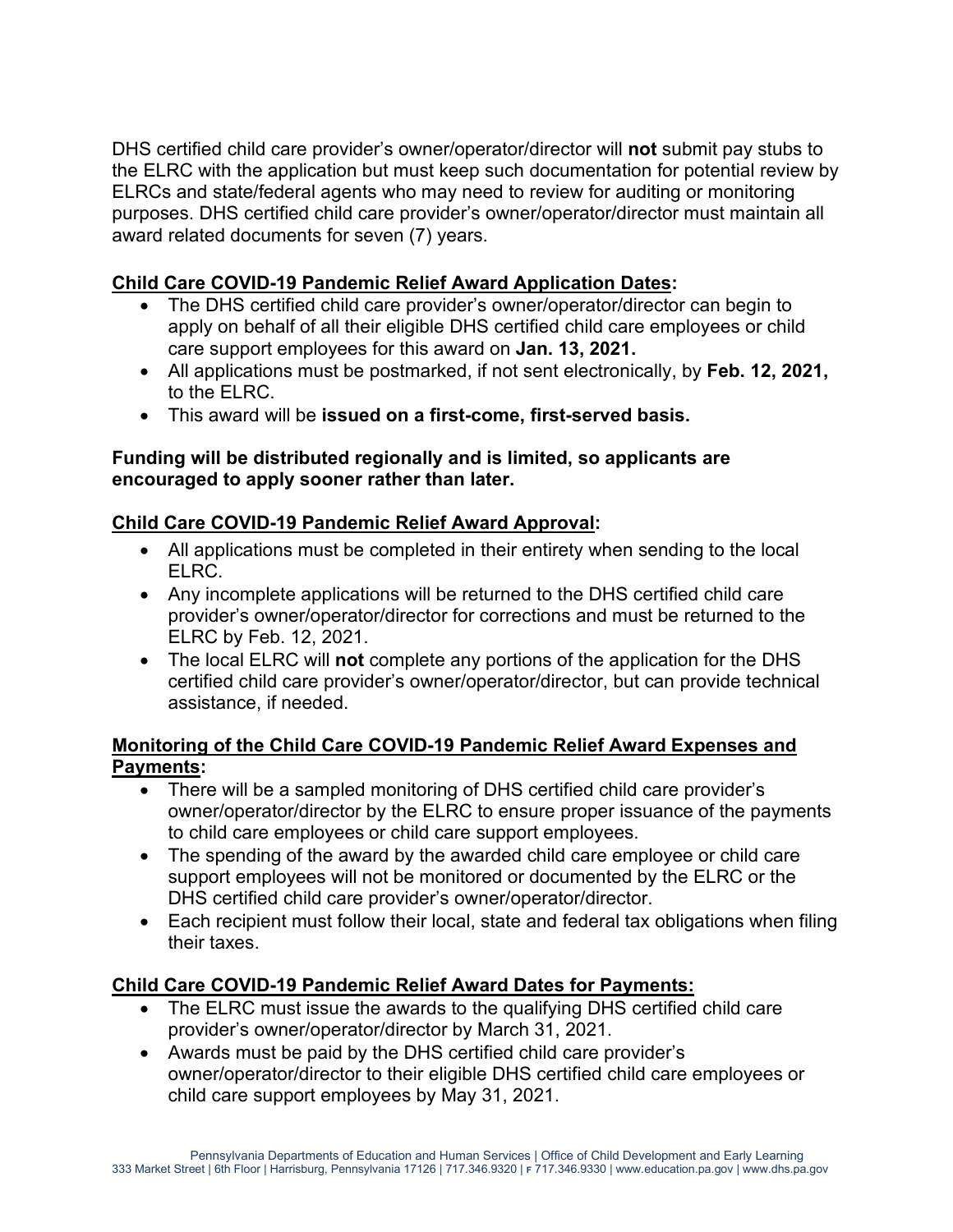- Any funds awarded for this purpose must be paid to employees or returned to the ELRC by June 30, 2021.
- Monitoring will occur after May 31, 2021.

#### **Monitoring of the Child Care COVID-19 Pandemic Relief Award by the ELRC:**

DHS certified child care provider's owner/operator/director must keep an accounting of the payments to their child care employees and child care support employees. Each child care employee and child care support employee awarded must have a valid pay stub that covers the pay period of Jan. 1, 2021. The pay stub must also show that the employee worked a minimum of 20 hours, not including holidays, vacation, sick and other approved time off.

Following payment of the awards, the ELRC will monitor a sample of the approved applications and conduct a monitoring process with a sample of provider agencies. Selected DHS certified child care provider's owner/operator/director will need to provide the ELRC with proper verification of the payment going to their child care employees and child care support employees; and that the employees met the work requirements.

The DHS certified child care provider's owner/operator/director must also keep documentation of payment to employees such as:

- Copies of general ledger posting records;
- Copies of check registers or listing of checks written by the provider; or
- Computer accounting record screenshots or other lists of data indicating payment.

If non-compliance is identified during the ELRC monitoring, the DHS certified child care provider's owner/operator/director will be obligated to return these funds to the ELRC. If employees choose not to accept the funds or if the DHS certified child care provider's owner/operator/director has unexpended funds, these funds must be returned to the ELRC.

#### **Additional Child Care COVID-19 Pandemic Relief Award Information:**

- DHS certified child care provider's owner/operator/director will be notified by mail or email from the ELRC where they applied of their eligibility or ineligibility of the Child Care COVID-19 Pandemic Relief Award.
- If a DHS certified child care provider's owner/operator/director chooses not to participate in this award process, the employee cannot apply as an individual.
- DHS certified child care provider's owner/operator/director who determined they were temporarily closed as of Jan. 1, 2021, cannot apply for this award.
- The DHS certified child care provider's owner/operator/director who are required to be temporarily closed for 14 days due to COVID-19 cases, may apply.
- The DHS certified child care provider's owner/operator/director who have a provisional or regular Certificate of Compliance as of Jan. 1, 2021, and intend to operate in program year FY 2020 can apply on behalf of their eligible employees.
- The DHS certified child care provider's owner/operator/director with a 'refuse to renew' or 'revocation' status as of Jan. 1, 2021, are not eligible to apply.